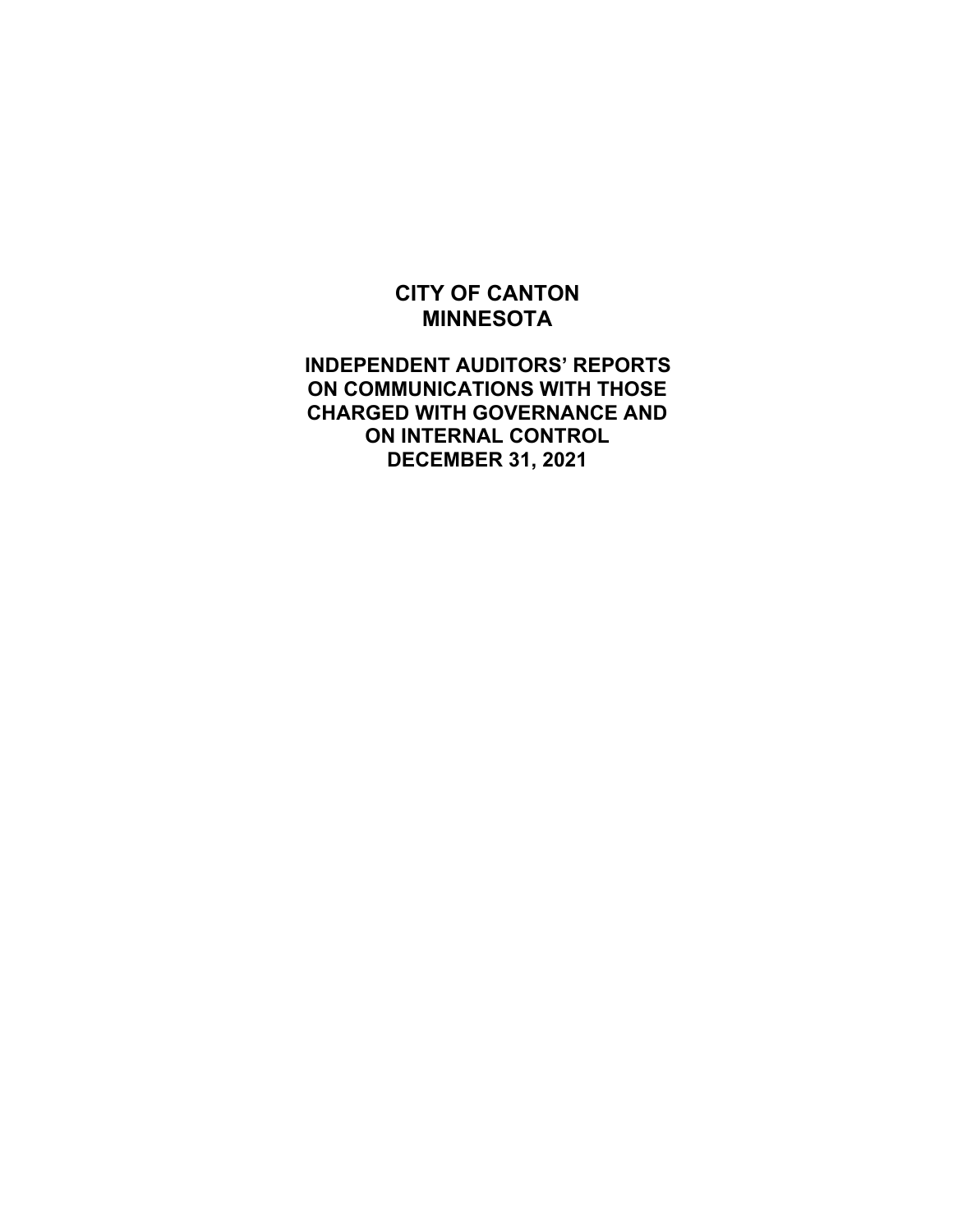## TABLE OF CONTENTS

## DECEMBER 31, 2021

#### Page

- 2-4 Independent Auditors' Report on Communications With Those Charged With **Governance** 5-7 Independent Auditors' Report on Internal Control
- Appendix A Adjusting Journal Entries
- Appendix B Management Representation Letter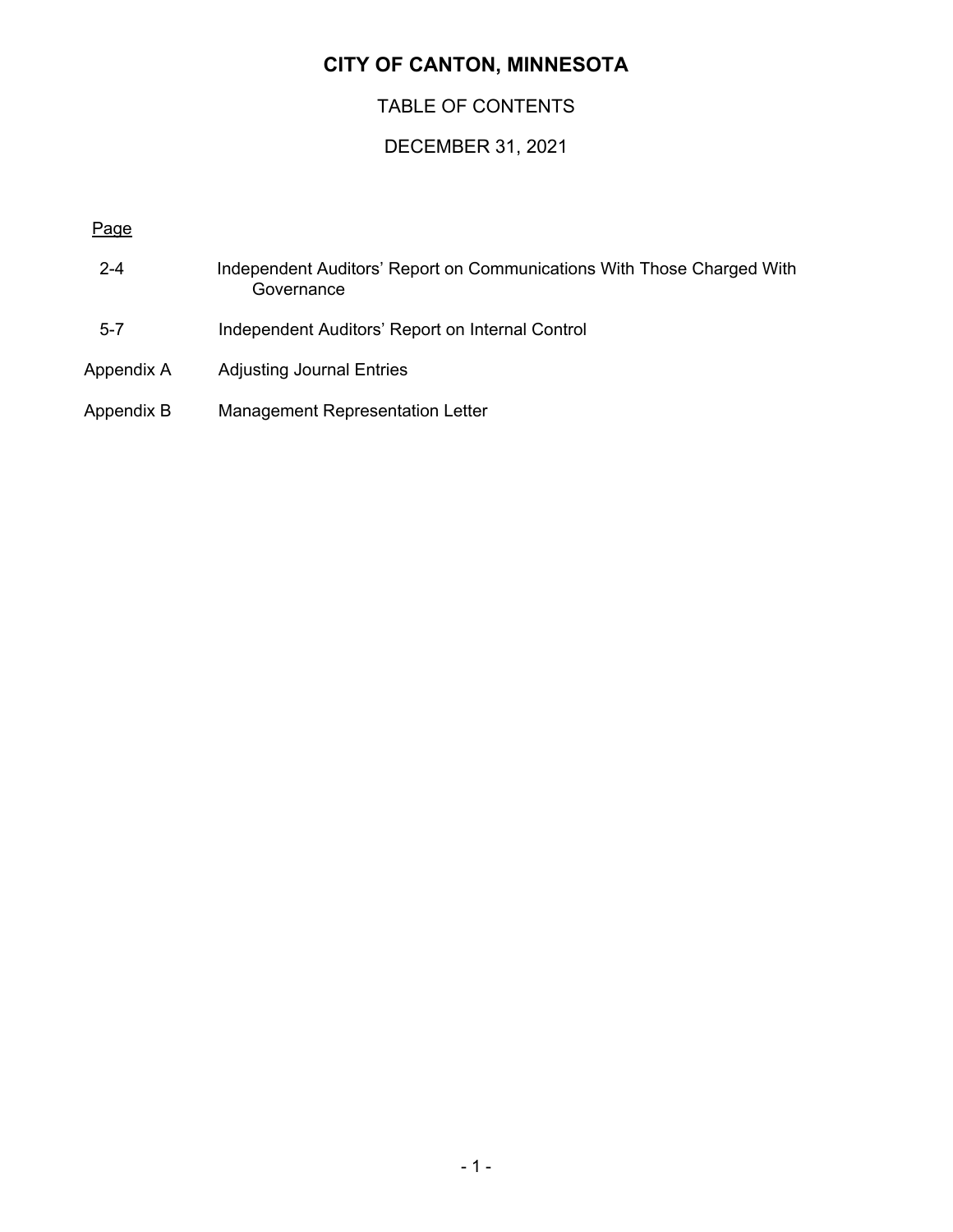

#### **INDEPENDENT AUDITORS' REPORT ON COMMUNICATIONS WITH THOSE CHARGED WITH GOVERNANCE**

To the City Council City of Canton, Minnesota

We have audited the regulatory financial statements of the City of Canton, Minnesota (the "City") for the year ended December 31, 2021, and have issued our report thereon dated March 23, 2022. Professional standards also require that we advise you of the following matters related to our audit.

#### **Our Responsibility in Relation to the Financial Statement Audit**

As communicated in our engagement letter dated December 20, 2021, our responsibility, as described by professional standards, is to form and express an opinion about whether the financial statements that have been prepared by management with your oversight are presented fairly, in all material respects, in accordance with practices prescribed or permitted by the State of Minnesota Office of the State Auditor. Our audit of the financial statements does not relieve you or management of your respective responsibilities.

Our responsibility, as prescribed by professional standards, is to plan and perform our audit to obtain reasonable, rather than absolute, assurance about whether the financial statements are free of material misstatement. An audit of financial statements includes consideration of internal control over financial reporting as a basis for designing audit procedures that are appropriate in the circumstances, but not for the purpose of expressing an opinion on the effectiveness of the City's internal control over financial reporting. Accordingly, as part of our audit, we considered the internal control of the City solely for the purpose of determining our audit procedures and not to provide any assurance concerning such internal control.

We are also responsible for communicating significant matters related to the audit that are, in our professional judgment, relevant to your responsibilities in overseeing the financial reporting process. However, we are not required to design procedures for the purpose of identifying other matters to communicate to you.

We have provided our findings regarding significant control deficiencies over financial reporting and material weaknesses, and material noncompliance noted during our audit in a separate letter to you dated March 23, 2022.

#### **Planned Scope and Timing of the Audit**

We conducted our audit consistent with the planned scope and timing we previously communicated to you.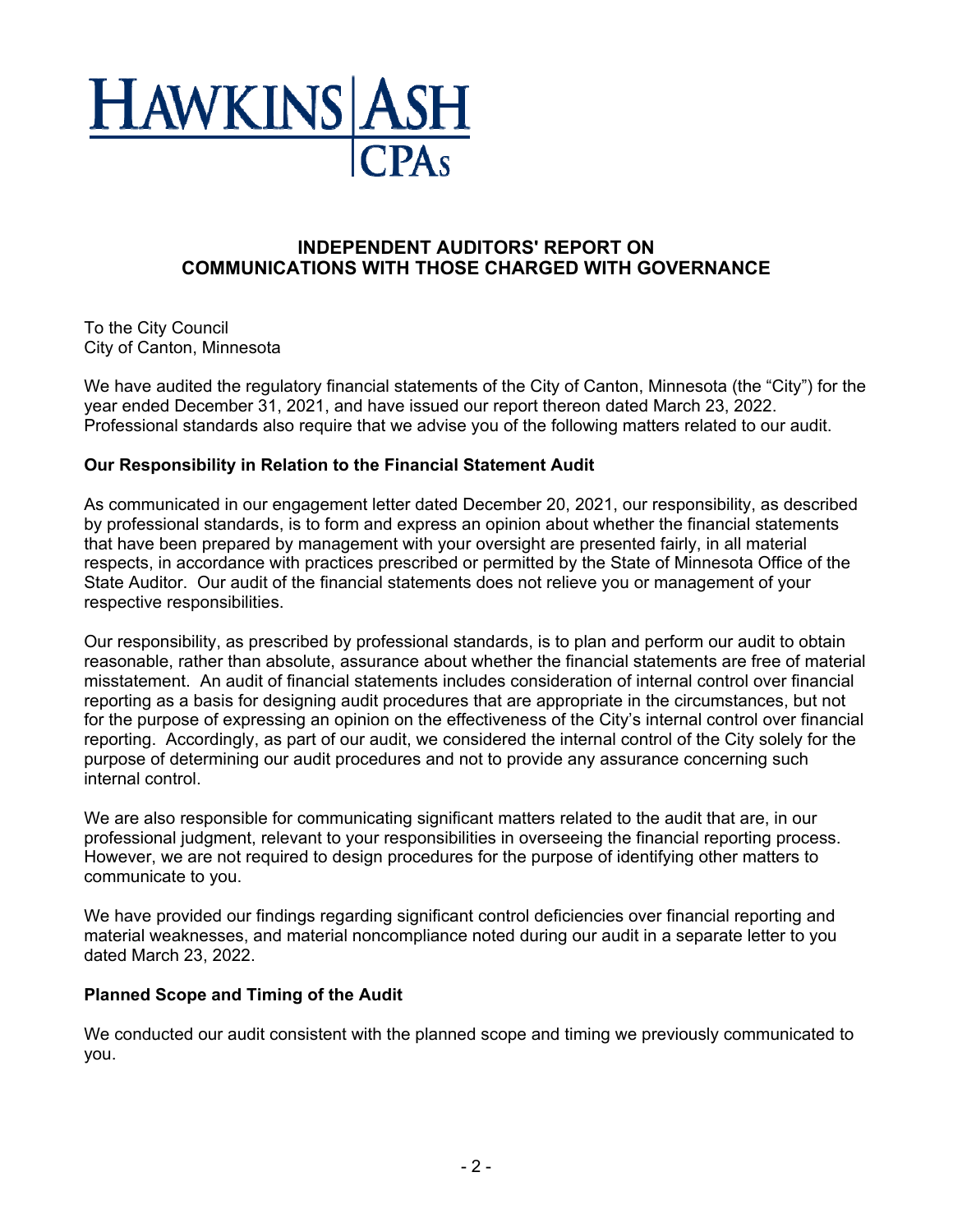#### **Compliance With All Ethics Requirements Regarding Independence**

The engagement team, others in our firm, as appropriate, and our firm have complied with all relevant ethical requirements regarding independence.

#### **Significant Risks Identified**

We have identified the following significant risks:

 *Improper Revenue Recognition* - Professional standards require the auditor to presume that risks of fraud exist in revenue recognition.

#### **Qualitative Aspects of the City's Significant Accounting Practices**

#### *Significant Accounting Policies*

Management has the responsibility to select and use appropriate accounting policies. A summary of the significant accounting policies adopted by the City is included in Note 1 to the financial statements. There have been no initial selection of accounting policies and no changes in significant accounting policies or their application during 2021. No matters have come to our attention that would require us, under professional standards, to inform you about (1) the methods used to account for significant unusual transactions and (2) the effect of significant accounting policies in controversial or emerging areas for which there is a lack of authoritative guidance or consensus.

#### *Significant Accounting Estimates*

Accounting estimates are an integral part of the financial statements prepared by management and are based on management's current judgments. Those judgments are normally based on knowledge and experience about past and current events and assumptions about future events. Certain accounting estimates are particularly sensitive because of their significance to the financial statements and because of the possibility that future events affecting them may differ markedly from management's current judgments.

There are no material estimates included in the financial statements.

We evaluated the key factors and assumptions used to develop the estimates in determining that they are reasonable in relation to the financial statements taken as a whole.

#### *Financial Statement Disclosures*

Certain financial statement disclosures involve significant judgment and are particularly sensitive because of their significance to financial statement users. The most sensitive disclosures affecting the City's financial statements relate to the defined benefit pension plan.

#### **Significant Unusual Transactions**

For purposes of this communication, professional standards require us to communicate to you significant unusual transactions identified during our audit. We have not identified any significant unusual transactions during the audit.

#### **Significant Difficulties Encountered During the Audit**

We encountered no significant difficulties in dealing with management relating to the performance of the audit.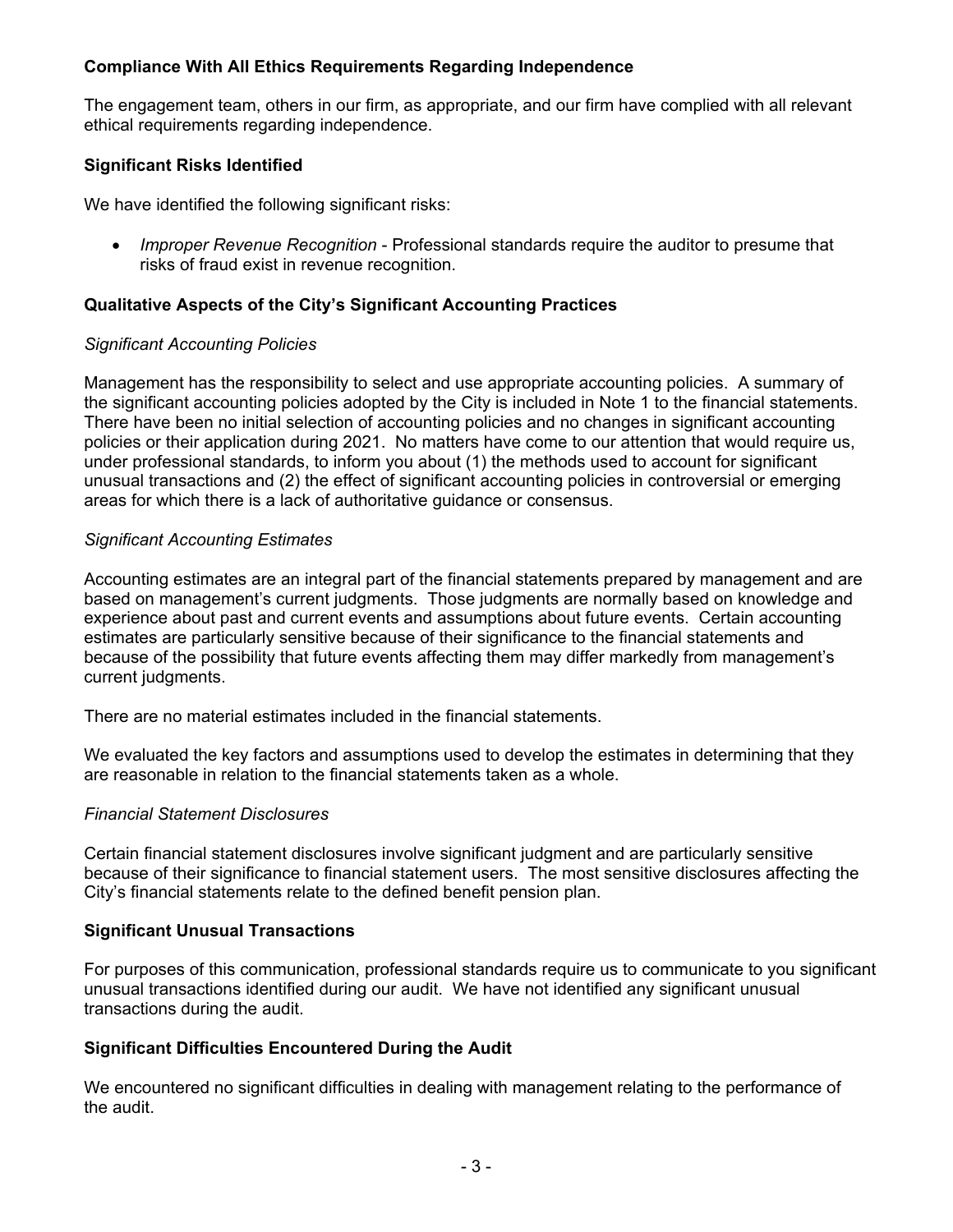#### **Uncorrected and Corrected Misstatements**

For purposes of this communication, professional standards require us to accumulate all known and likely misstatements identified during the audit, other than those that we believe are trivial, and communicate them to the appropriate level of management. Further, professional standards require us to also communicate the effect of uncorrected misstatements related to prior periods on the relevant classes of transactions, account balances or disclosures, and the financial statements as a whole and each applicable opinion unit. Management has corrected all identified misstatements. Uncorrected misstatements or matters underlying those uncorrected misstatements could potentially cause futureperiod financial statements to be materially misstated, even though the uncorrected misstatements are immaterial to the financial statements currently under audit.

In addition, professional standards require us to communicate to you all material, corrected misstatements that were brought to the attention of management as a result of our audit procedures. The material misstatements listed on under Appendix A that we identified as a result of our audit procedures were brought to the attention of, and corrected by, management.

#### **Disagreements With Management**

For purposes of this letter, professional standards define a disagreement with management as a matter, whether or not resolved to our satisfaction, concerning a financial accounting, reporting, or auditing matter, which could be significant to the City's financial statements or the auditor's report. No such disagreements arose during the course of the audit.

#### **Representations Requested From Management**

We have requested certain written representations from management which are included in the attached management representation letter listed under Appendix B dated March 23, 2022.

#### **Management Consultations With Other Accountants**

In some cases, management may decide to consult with other accountants about auditing and accounting matters. Management informed us that, and to our knowledge, there were no consultations with other accountants regarding auditing and accounting matters.

#### **Other Significant Matters, Findings, or Issues**

In the normal course of our professional association with the City, we generally discuss a variety of matters, including the application of accounting principles and auditing standards, significant events or transactions that occurred during the year operating and regulatory conditions affecting the City, and operational plans and strategies that may affect the risks of material misstatement. None of the matters discussed resulted in a condition to our retention as the City's auditors.

This report is intended solely for the information and use of the City Council, and management of City of Canton, Minnesota, and is not intended to be, and should not be, used by anyone other than these specified parties.

Very truly yours,

La Crosse, Wisconsin March 23, 2022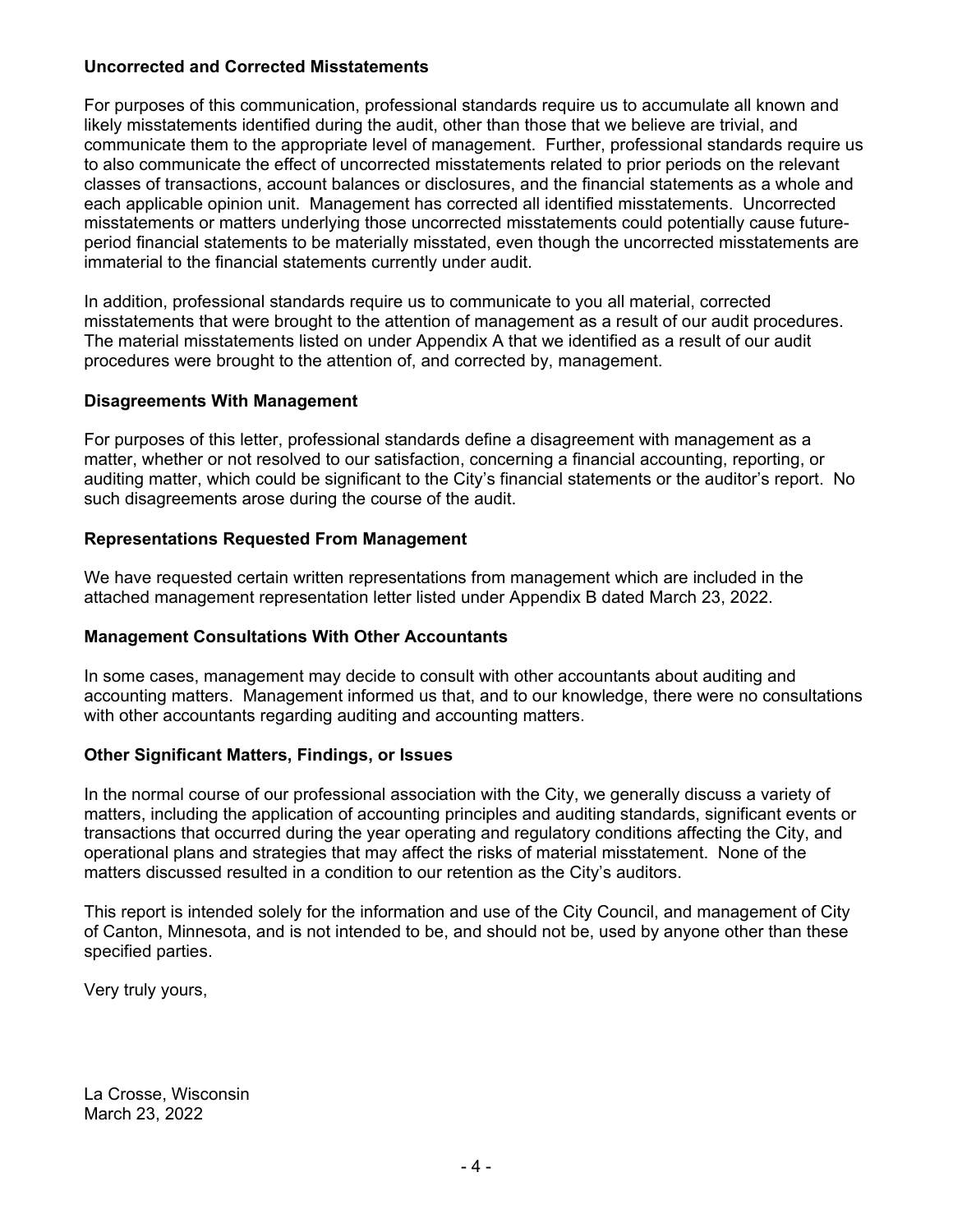

## **INDEPENDENT AUDITORS' REPORT ON INTERNAL CONTROL**

To the City Council City of Canton, Minnesota

In planning and performing our audit of the regulatory financial statements of City of Canton, Minnesota (the "City"), as of and for the year ended December 31, 2021, in accordance with practices prescribed or permitted by the State of Minnesota Office of the State Auditor, we considered the City's internal control over financial reporting (internal control) as a basis for designing our auditing procedures that are appropriate in the circumstances for the purpose of expressing our opinion on the financial statements, but not for the purpose of expressing an opinion on the effectiveness of the City's internal control. Accordingly, we do not express an opinion on the effectiveness of the City's internal control.

Our consideration of internal control was for the limited purpose described in the preceding paragraph and was not designed to identify all deficiencies in internal control that might be material weaknesses or significant deficiencies and therefore material weaknesses or significant deficiencies may exist that were not identified. However, as discussed below, we identified a deficiencies in internal control that we consider to be material weaknesses.

A deficiency in internal control exists when the design or operation of a control does not allow management or employees, in the normal course of performing their assigned functions, to prevent, or detect and correct, misstatements on a timely basis. A material weakness is a deficiency, or a combination of deficiencies, in internal control over financial reporting, such that there is a reasonable possibility that a material misstatement of the City's financial statements will not be prevented, or detected and corrected on a timely basis. A reasonable possibility exists when the likelihood of an event occurring is either reasonably possible or probable as defined as follows:

- *Reasonably possible*. The chance of the future event or events occurring is more than remote but less than likely.
- *Probable*. The future event or events are likely to occur.

We consider the following deficiencies in the City's internal control to be material weaknesses:

#### **2021-001 - Management's Responsibility for Preparation of Financial Statements**

#### Program: City-wide

Criteria: Adequate internal controls necessitate personnel to have knowledge and training which would enable them to prepare financial statements (and footnotes) in accordance with the financial reporting provisions of the State of Minnesota's Office of the State Auditor.

Condition: The training and knowledge of your personnel limits your ability to prepare regulatory basis financial statements.

Questioned Costs: Not applicable.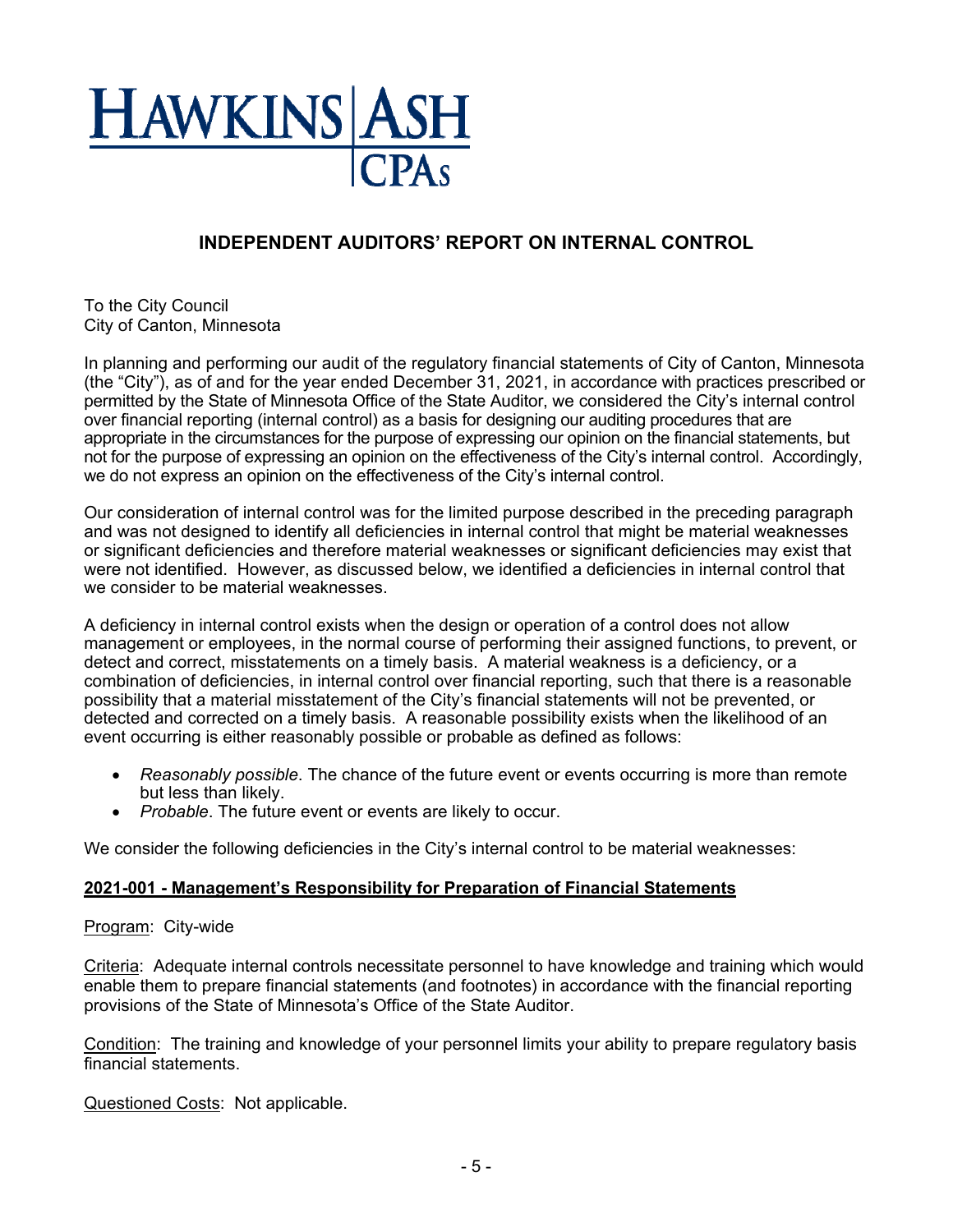#### **2021-001 - Management's Responsibility for Preparation of Financial Statements - Continued**

Context: Personnel have adequate knowledge and experience in governmental accounting and interim reporting requirements; however, their limited knowledge and lack of training limits their ability to prepare regulatory basis financial statements.

Effect: This weakness could result in the possibility of undetected errors and irregularities.

Information: Systematic problem.

Prior Year Finding: This was prior year finding 2020-001.

Recommendation: Obtain adequate training or hire a certified public accountant (CPA) to prepare regulatory basis financial statements.

City's Response: Due to the complexities involved with preparing regulatory basis financial statements, management has weighed the cost-benefit of training personnel or hiring a CPA firm. Management has concluded to hire a CPA firm.

#### **2021-002 - Segregation of Duties**

Program: City-wide

Criteria: Separation of accounting duties is necessary for adequate internal control.

Condition: Separation of accounting duties for adjusting journal entries, cash receipts, cash disbursements, and payroll is currently limited to obtain an adequate internal control system.

Questioned Costs: Not applicable.

Context: The number of personnel limits the separation of accounting duties.

Effect: This weakness could result in the possibility of undetected errors and irregularities.

Information: Systematic problem.

Prior Year Finding: This was prior year finding 2020-002.

Recommendation: Management should monitor the accounting internal controls or hire additional personnel to be able to properly separate accounting duties.

City's Response: This weakness is impractical to entirely correct due to the limited resources and personnel available to our City. We will continue to use other controls, where practical, to compensate for this limitation.

#### **2021-003 - Material Audit Adjustments**

Program: City-wide

Criteria: Generally accepted accounting principles.

Condition: Material audit adjustments were required to prevent the City's financial statements from being materially misstated.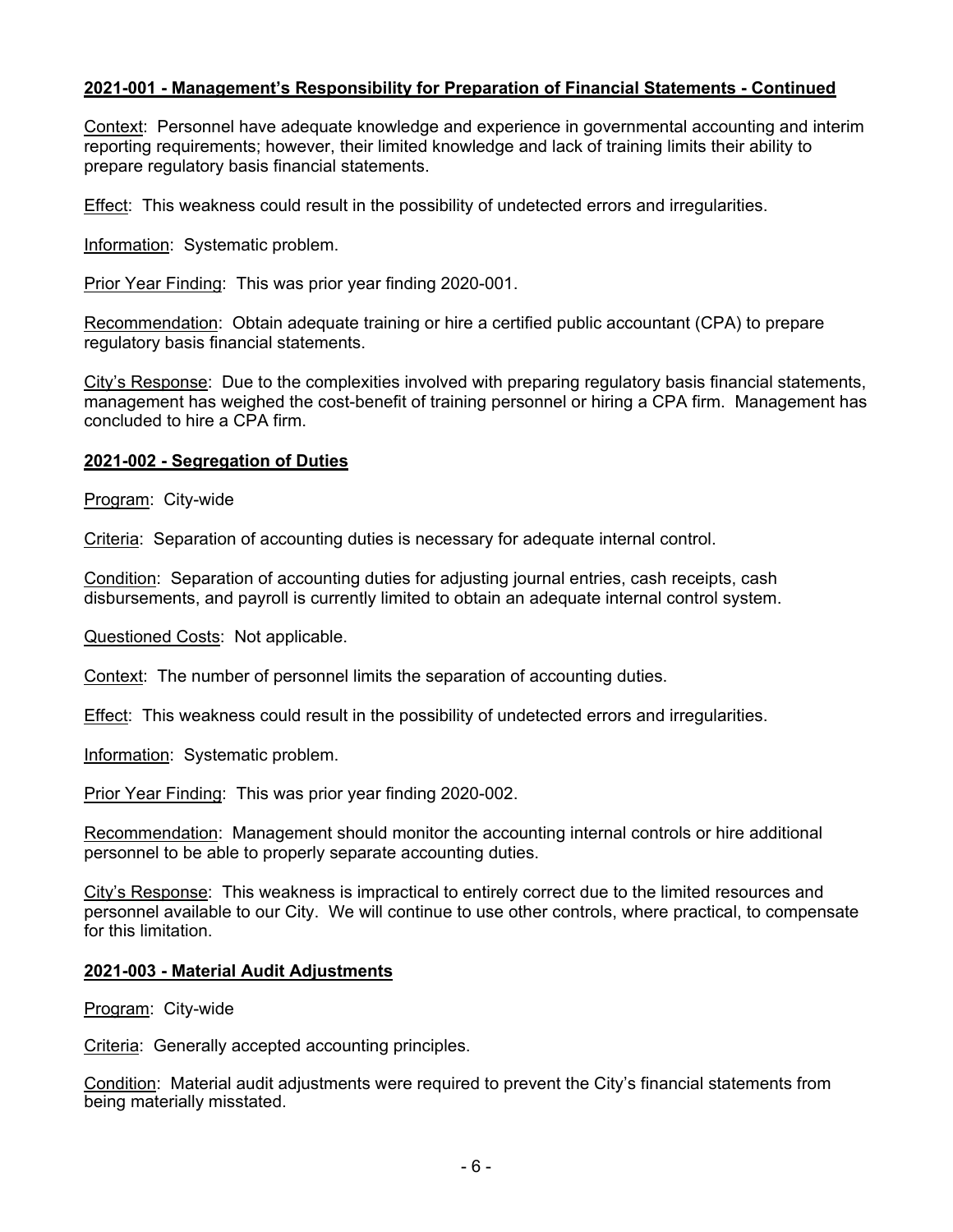Questioned Costs: Not applicable.

Context: Internal controls did not identify that adjustments should be recorded.

Effect: This weakness could result in undetected errors and irregularities and misstated interim financial reports.

Information: Systematic problem.

Prior Year Finding: This was prior year finding 2020-004.

Recommendation: Improve the City's financial reporting internal controls to prevent these types of adjustments from occurring in the future. Document which accounting procedures are needed to be completed on a recurring basis to detect material adjustments.

Management's Response: The City will incorporate financial reporting internal controls to detect material adjustments, prevent materially misstated financial statements and increase the accuracy of the interim financial reports used by management.

This communication is intended solely for the information and use of management, the City Council, and others within the City, and is not intended to be and should not be used by anyone other than these specified parties.

La Crosse, Wisconsin March 23, 2022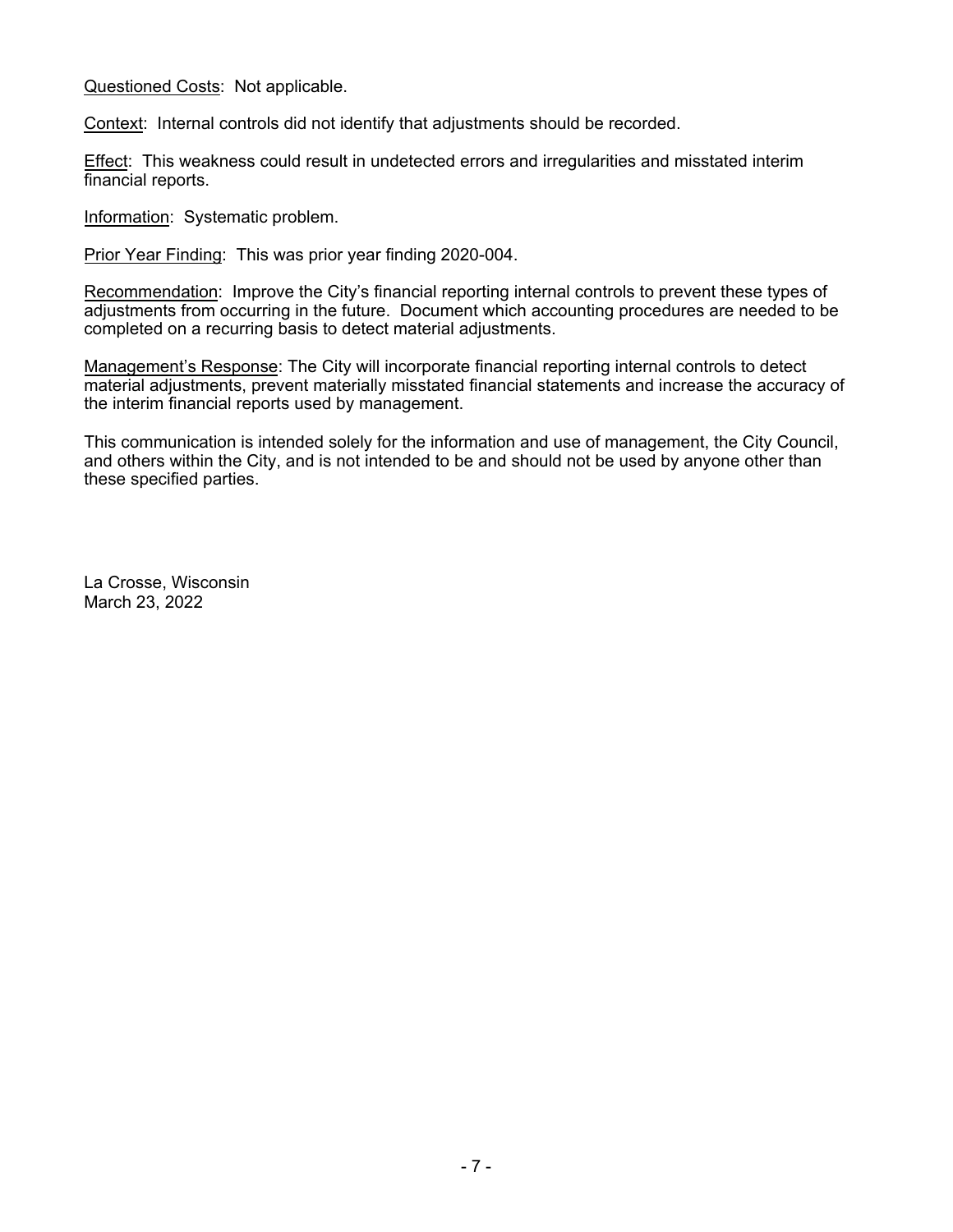**APPENDIX A ADJUSTING JOURNAL ENTRIES**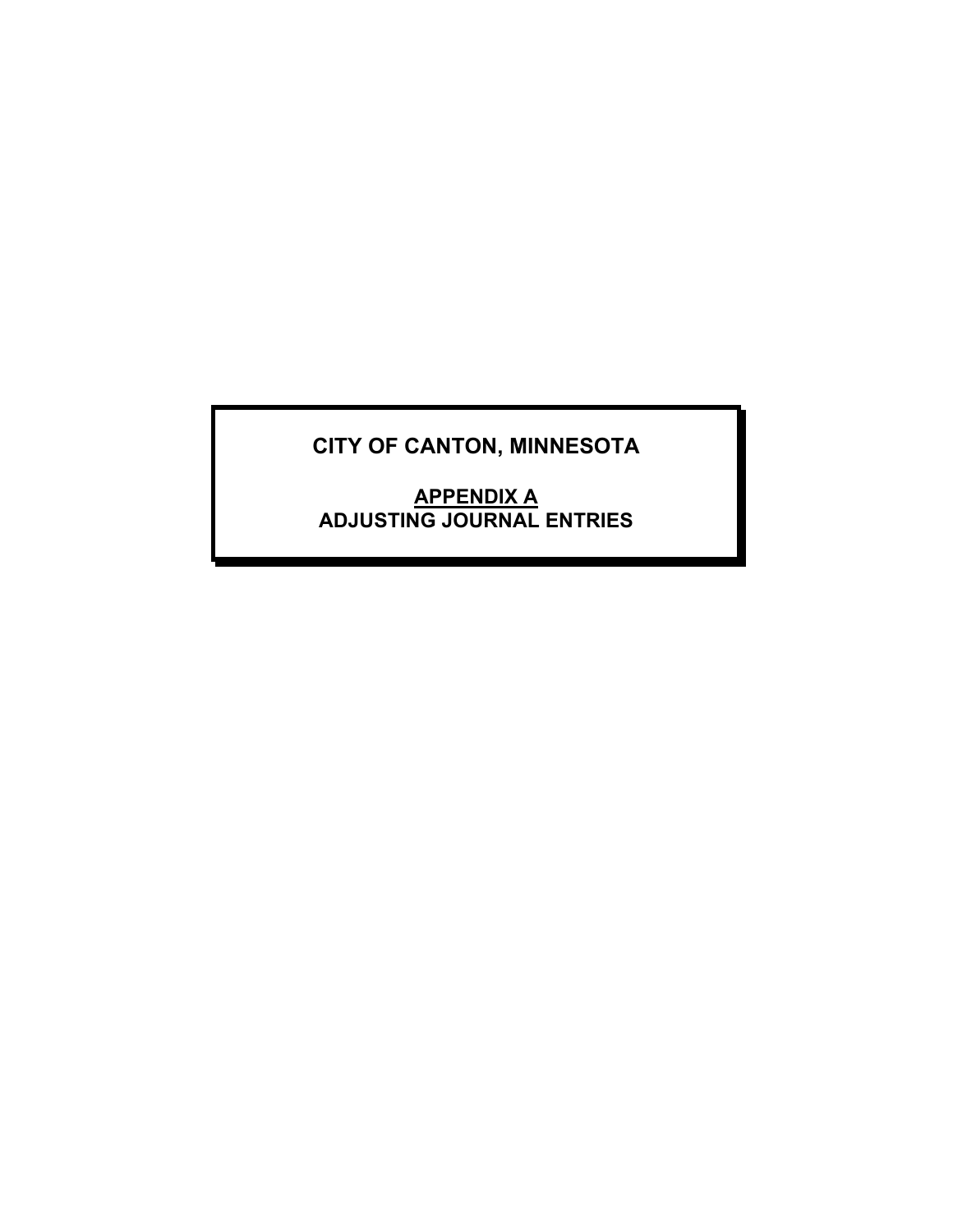# ADJUSTING JOURNAL ENTRIES

DECEMBER 31, 2021

| <b>Account</b>                    | <b>Description</b>                                      | <b>Debit</b> | <b>Credit</b> |
|-----------------------------------|---------------------------------------------------------|--------------|---------------|
| <b>Adjusting Journal Entry #1</b> |                                                         |              |               |
|                                   | To clear liability accounts for cash basis accounting.  |              |               |
| 601-22510                         | General Obligation Bond                                 | 17,000       |               |
| 602-10412                         | Sewer Refinancing                                       | 346,500      |               |
| 601-25300                         | Unreserved Fund Balance                                 |              | 17,000        |
| 602-25300                         | Unreserved Fund Balance                                 |              | 346,500       |
|                                   | <b>TOTAL</b>                                            | 363,500      | 363,500       |
|                                   |                                                         |              |               |
|                                   |                                                         |              |               |
| <b>Adjusting Journal Entry #2</b> | To record cash disbursement for repayment of 2005 bond. |              |               |
|                                   |                                                         |              |               |
| 602-49450-604                     | GO Sewer Revenue Refund Note                            | 346,500      |               |
| 602-25300                         | Unreserved Fund Balance                                 |              | 346,500       |
|                                   | <b>TOTAL</b>                                            | 346,500      | 346,500       |